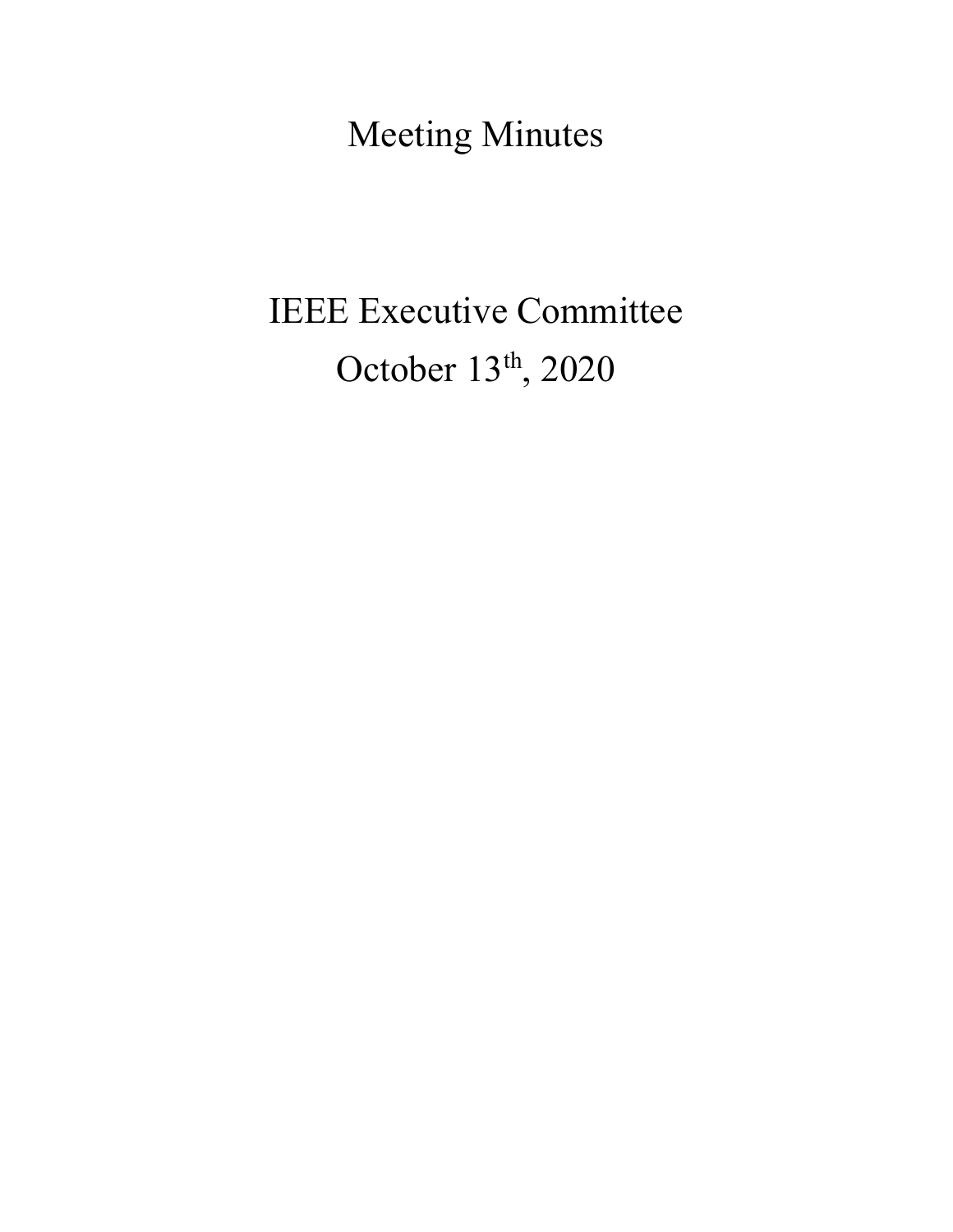

University of Saskatchewan IEEE Student Branch Meeting minutes for Sept 29, 2020 Page 2 of 5

## 1. CALL MEETING TO ORDER

Motion: Braeden Second: Riley

## 2. CALL FOR QUORUM

| <b>ABSENT</b> | <b>PRESENT</b>   | <b>POSITION</b>                   | <b>MEMBER</b>          | <b>SIGNATURES</b> |
|---------------|------------------|-----------------------------------|------------------------|-------------------|
|               | $\boldsymbol{x}$ | Chair*                            | Alexandria Shields     |                   |
|               |                  |                                   | (Lexie)                |                   |
|               | $\boldsymbol{x}$ | Vice Chair*                       | Jonathan Tu            |                   |
|               | $\mathbf{x}$     | Finance Director*                 | Rafeh Khan             |                   |
|               | $\mathbf{x}$     | Academic Director*                | Devin Ramaswami        |                   |
|               | $\mathbf{x}$     | Social Director*                  | Leo Blocka             |                   |
| X             |                  | <b>Public Relations Director*</b> | <b>Austin Grismer</b>  |                   |
|               | $\boldsymbol{x}$ | McNaughton Director*              | Braeden Leisler        |                   |
|               |                  | <b>Illumination Director*</b>     | N/A                    |                   |
|               | $\mathbf{x}$     | Community Outreach Director*      | Nate Berzolla          |                   |
|               | $\mathbf{x}$     | Grad. Banquet Director*           | <b>Riley Stevenson</b> |                   |
|               |                  | <b>Robotics Coordinator</b>       | N/A                    |                   |
|               | X                | Discord Manager                   | Alex Bechtold          |                   |
|               |                  | Grad. Student Rep.                | N/A                    |                   |
| X             |                  | Second Year Rep.                  | Gedeon Isezerano       |                   |
|               | $\boldsymbol{x}$ |                                   | Hasin Raihan           |                   |
|               | $\mathbf{x}$     | Third Year Rep.                   | Alex Bechtold          |                   |
|               | $\boldsymbol{x}$ |                                   | Drew Johnston          |                   |
|               | X                | Fourth Year Rep.                  | Dayne Gawley           |                   |
|               | X                |                                   | Dayton Haubrich        |                   |

\* Indicates Officer positions entitled to vote and compose the "Executive Committee".

Executive Meetings are only to be attended by Executive members, the Class Representative Committee and any non-Executive individual(s) invited by the Branch Chair for official purposes (Constitution Article 9, Section 2).

Quorum for any Executive meeting is two-thirds of the Executive. No motions can be passed without quorum. With quorum, all motions may be passed by simple majority vote (Constitution Article 9, Section 4).

# 3. Accept meeting minutes from last meeting

Motion: Riley Result: Pass Against: 0 Abstain: 0 For: 7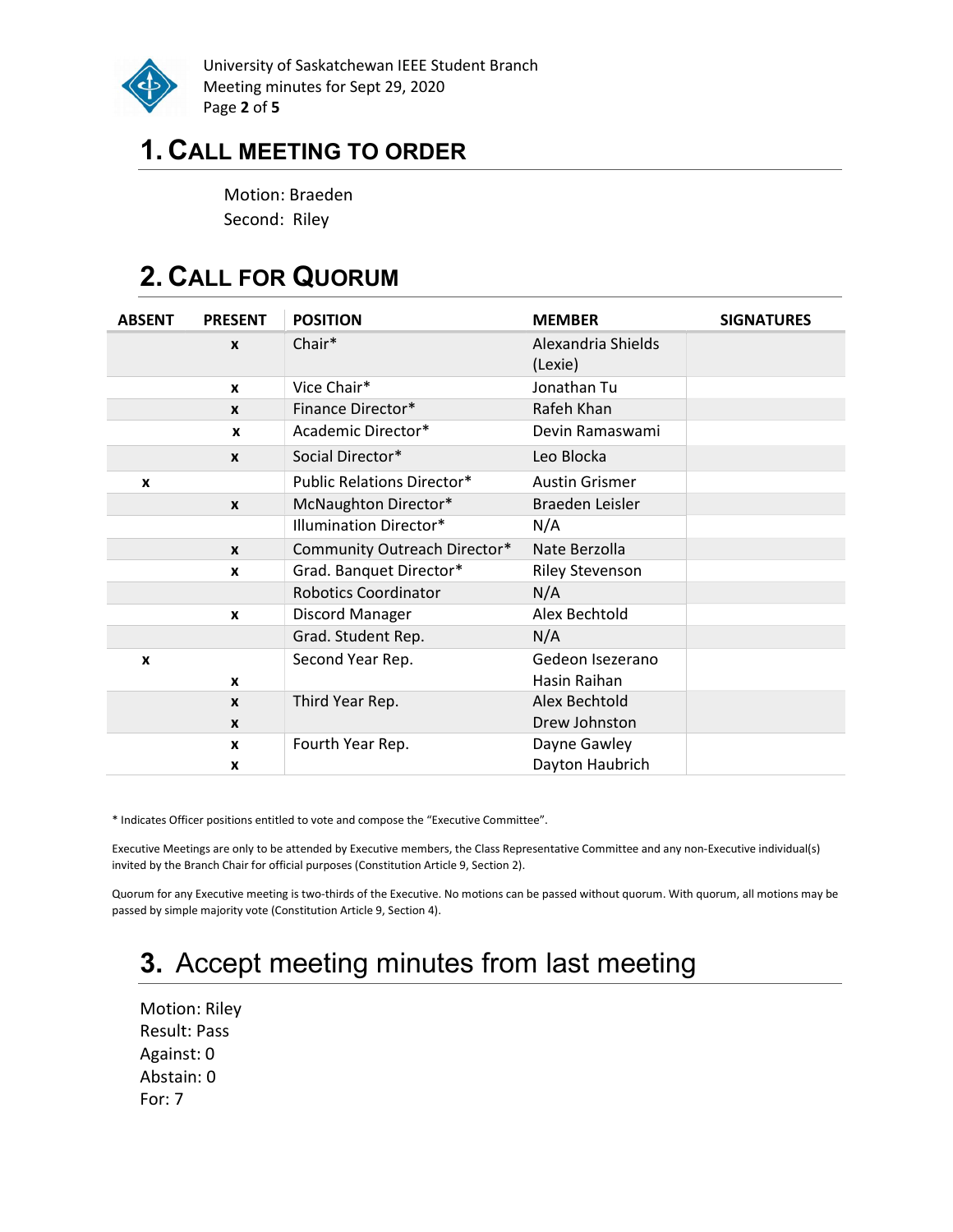

## 4. NEW BUSINESS

#### 4.1. Executive Items

#### **Chair**

- **•** Organizing a meeting with Johanson
- Contacted Shanleigh (former SESS President) about mental health questions
- **NSS AGM** 
	- o Cancelled
	- o Will still be online
	- $\circ$  November 13<sup>th</sup>, 2020

#### Vice Chair

- **Still collecting IEEE members #s**
- **Still collecting IEEE exec photos for the website**

#### Financial Director

- Sent an email to MESA clothing person
	- $\circ$  Wants feedback on what we want to see based on our previous clothes sales
- **Tutorials** 
	- o SESS last year funded \$100 per tutorial
	- o USESF will cover 3/4 at the most
		- Will try to assume we get nothing from these

#### Academic Director

- Only found 2 out of 4 tutors for tutorials
	- o CME331, EE321 are missing tutors
	- o Zhongru may be interested to lead the tutorial for EE221
	- o Shania Stewart is tentative for EE265
- Still waiting to hear back from the PES about the event they were wanting to do

#### Social Director

- **Minecraft server is up and running**
- October 30<sup>th</sup>, 7pm is game night (Among Us (main game)
- Contacted by Big brother Big Sister asking about something for Thanksgiving
	- o Possibly do gift bags for Christmas
	- o Possibly do a small fundraiser using games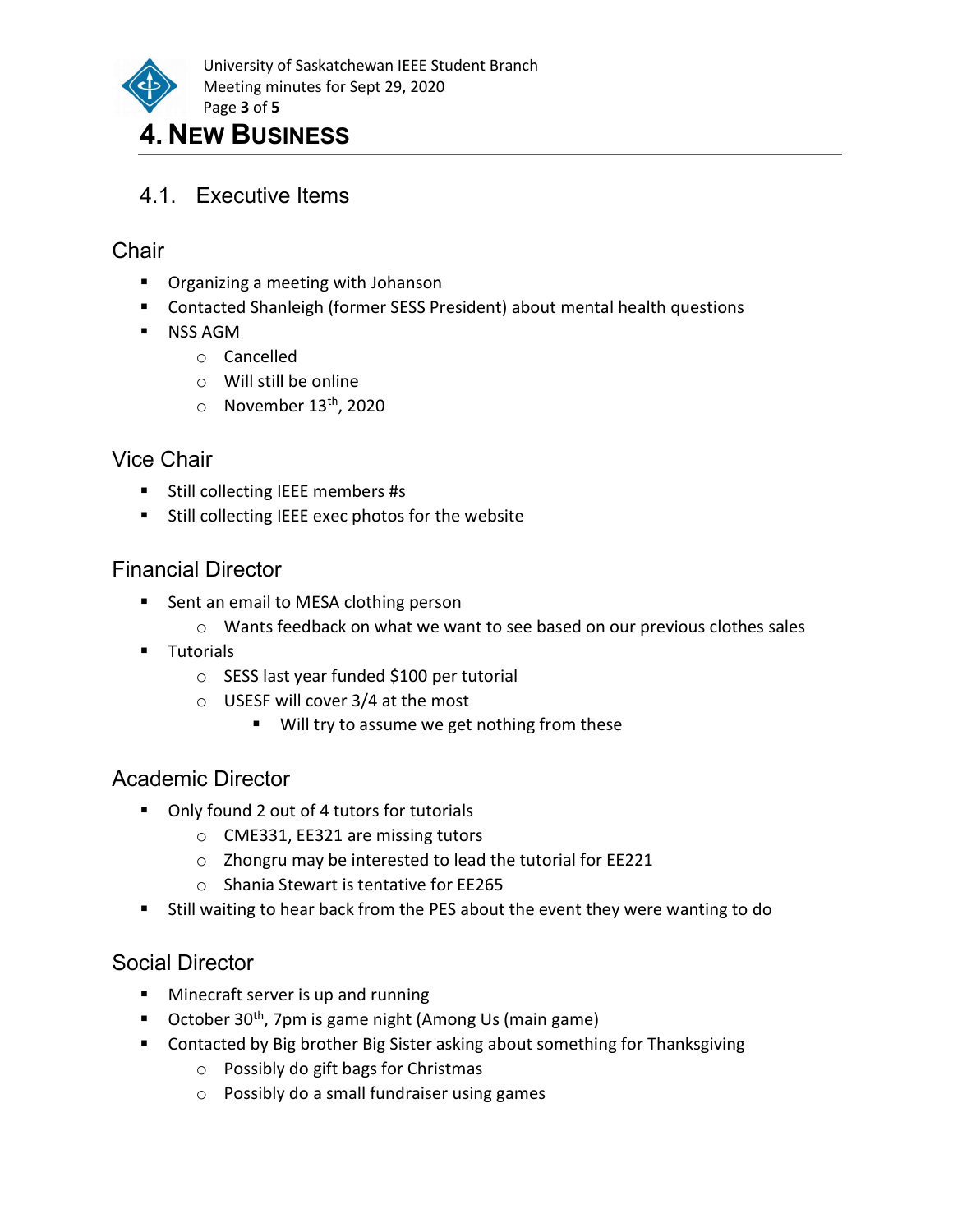

University of Saskatchewan IEEE Student Branch Meeting minutes for Sept 29, 2020 Page 4 of 5

#### Public Relations Director

**Not Present** 

#### McNaughton Director

- Hayley boosted out Discord server
	- o Now we get better audio quality and 60fps stream

#### Illumination Director

■ Not Present

#### Community Outreach Director

Will collaborate with Leo about Big Brother Big Sister

#### Graduation Banquet Director

- **Submitted USESF funding application yesterday** 
	- o Excluded any alcohol related activates
- **Will stay in the loop about fundraising events** 
	- $\circ$  Seeing that the Government is reducing indoor gathering sizes, looking like anything in person will not happen

# SPECIAL COMMITTEE ITEMS

#### Robotics Coordinator

• Not Present.

#### Discord Manager

Added a pumpkin emote

# STUDENT REPRESENTATIVE COMMITTEE ITEMS

#### Graduate Student Representative

■ Nothing to Report.

#### Second Year Representative

■ Nothing to Report.